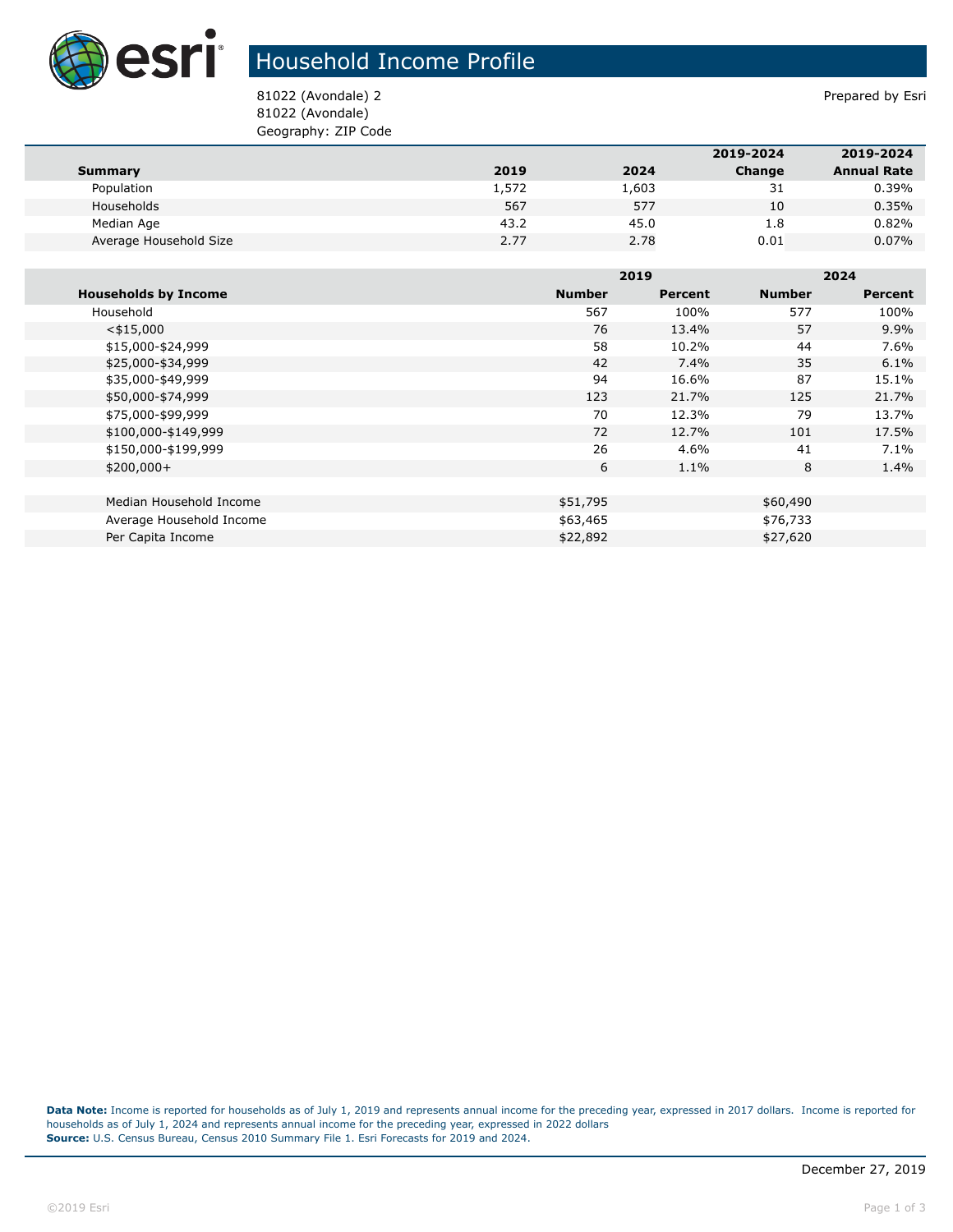

## Household Income Profile

81022 (Avondale) 2 Prepared by Esri 81022 (Avondale) Geography: ZIP Code

| 2019 Households by Income and Age of Householder |              |                |                |                |              |              |                |  |
|--------------------------------------------------|--------------|----------------|----------------|----------------|--------------|--------------|----------------|--|
|                                                  | $25$         | $25 - 34$      | $35 - 44$      | $45 - 54$      | $55 - 64$    | 65-74        | $75+$          |  |
| <b>HH Income Base</b>                            | 14           | 69             | 73             | 106            | 142          | 101          | 62             |  |
|                                                  |              |                |                |                |              |              |                |  |
| $<$ \$15,000                                     | 4            | 7              | 8              | 13             | 19           | 15           | 10             |  |
| \$15,000-\$24,999                                | $\mathbf{1}$ | 5              | $\overline{4}$ | $\overline{7}$ | 12           | 9            | 20             |  |
| \$25,000-\$34,999                                | $\mathbf{1}$ | 5              | 4              | $\overline{4}$ | 10           | 9            | 9              |  |
| \$35,000-\$49,999                                | 3            | 11             | 12             | 14             | 23           | 22           | 9              |  |
| \$50,000-\$74,999                                | 3            | 18             | 17             | 26             | 37           | 18           | 4              |  |
| \$75,000-\$99,999                                | $\mathbf{1}$ | 9              | 11             | 16             | 15           | 13           | 5              |  |
| \$100,000-\$149,999                              | 1            | 10             | 10             | 18             | 19           | 11           | 3              |  |
| \$150,000-\$199,999                              | 0            | $\overline{4}$ | 5              | 6              | 6            | 3            | $\overline{2}$ |  |
| $$200,000+$                                      | 0            | 0              | $\overline{2}$ | 2              | $\mathbf{1}$ | $\mathbf{1}$ | $\Omega$       |  |
|                                                  |              |                |                |                |              |              |                |  |
| Median HH Income                                 | \$38,733     | \$56,435       | \$59,796       | \$61,666       | \$53,054     | \$45,918     | \$25,822       |  |
| Average HH Income                                | \$43,602     | \$64,939       | \$76,915       | \$74,460       | \$62,934     | \$58,771     | \$40,541       |  |
| <b>Percent Distribution</b>                      |              |                |                |                |              |              |                |  |
|                                                  | $25$         | $25 - 34$      | $35 - 44$      | $45 - 54$      | $55 - 64$    | 65-74        | $75+$          |  |
| HH Income Base                                   | 100%         | 100%           | 100%           | 100%           | 100%         | 100%         | 100%           |  |
|                                                  |              |                |                |                |              |              |                |  |
| $<$ \$15,000                                     | 28.6%        | 10.1%          | 11.0%          | 12.3%          | 13.4%        | 14.9%        | 16.1%          |  |
| \$15,000-\$24,999                                | 7.1%         | 7.2%           | 5.5%           | 6.6%           | 8.5%         | 8.9%         | 32.3%          |  |
| \$25,000-\$34,999                                | 7.1%         | 7.2%           | 5.5%           | 3.8%           | 7.0%         | 8.9%         | 14.5%          |  |
| \$35,000-\$49,999                                | 21.4%        | 15.9%          | 16.4%          | 13.2%          | 16.2%        | 21.8%        | 14.5%          |  |
| \$50,000-\$74,999                                | 21.4%        | 26.1%          | 23.3%          | 24.5%          | 26.1%        | 17.8%        | 6.5%           |  |
| \$75,000-\$99,999                                | 7.1%         | 13.0%          | 15.1%          | 15.1%          | 10.6%        | 12.9%        | 8.1%           |  |
| \$100,000-\$149,999                              | 7.1%         | 14.5%          | 13.7%          | 17.0%          | 13.4%        | 10.9%        | 4.8%           |  |
| \$150,000-\$199,999                              | 0.0%         | 5.8%           | 6.8%           | 5.7%           | 4.2%         | 3.0%         | 3.2%           |  |
| \$200,000+                                       | 0.0%         | $0.0\%$        | 2.7%           | 1.9%           | 0.7%         | 1.0%         | 0.0%           |  |

**Data Note:** Income is reported for households as of July 1, 2019 and represents annual income for the preceding year, expressed in 2017 dollars. Income is reported for households as of July 1, 2024 and represents annual income for the preceding year, expressed in 2022 dollars **Source:** U.S. Census Bureau, Census 2010 Summary File 1. Esri Forecasts for 2019 and 2024.